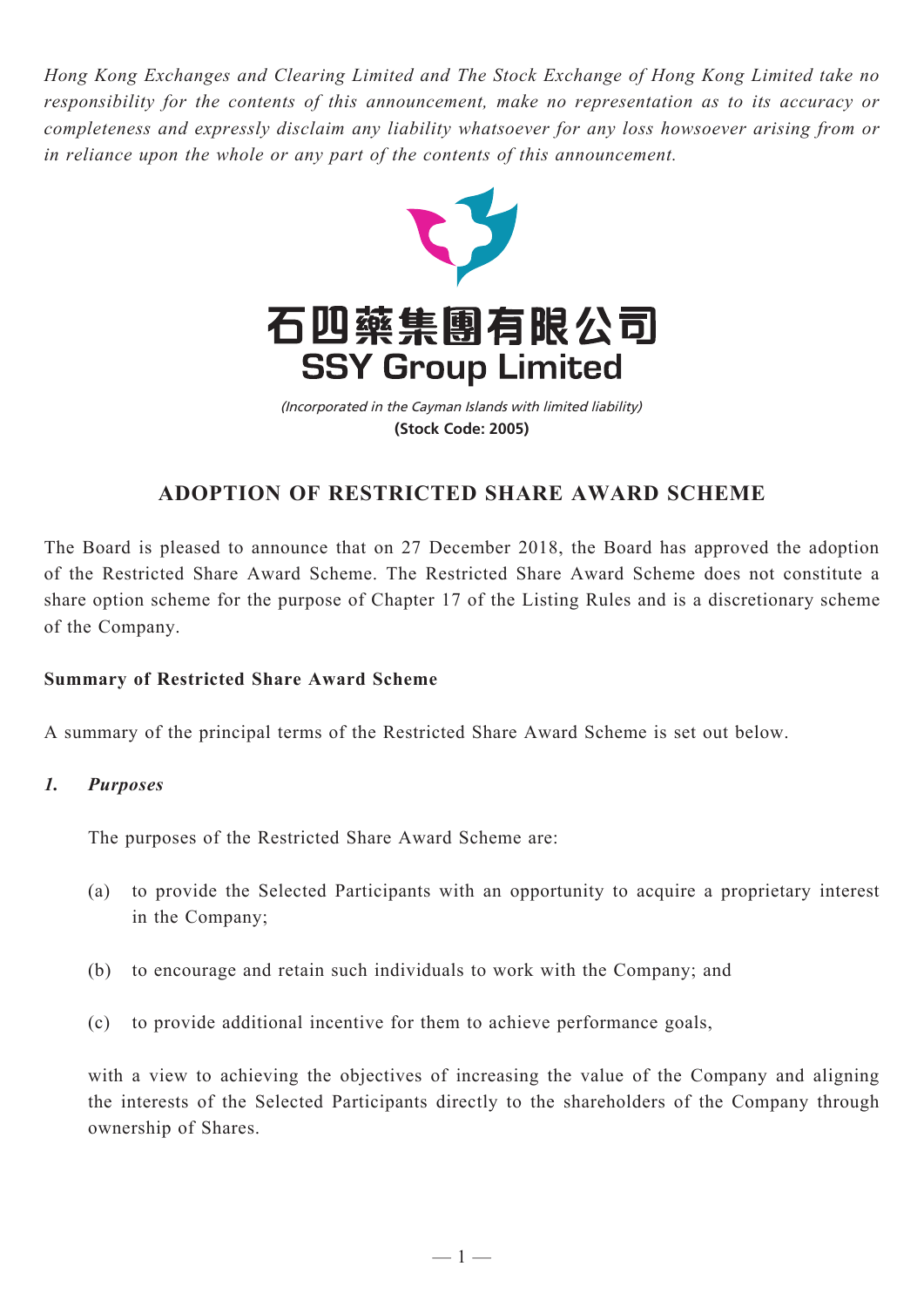#### *2. Administration*

The Restricted Share Award Scheme is subject to the administration of the Board and the Trustee in accordance with the rules of the Restricted Share Award Scheme. The decision of the Board and the Trustee (save as otherwise provided herein) shall be final and binding on all parties.

The Restricted Share Award Scheme may be amended in any respect by the Board by a board resolution provided that no such amendment shall operate to affect adversely any rights of any Selected Participant thereunder which accrued prior to such amendment becoming effective, and provided that no such amendment or alteration to the Restricted Share Award Scheme which affects the Trustee's rights and obligations under the Trust Deed shall be made without the prior written consent of the Trustee (save as may be required to comply with the applicable laws, rules or regulations including amongst others the Listing Rules and/or the SFO).

#### *3. Duration*

Subject to any early termination in accordance with the Restricted Share Award Scheme and without prejudicing the subsisting rights of any Selected Participant, the Restricted Share Award Scheme shall be valid and effective for a period of 10 years from the Adoption Date.

#### *4. Scheme Limits*

No Shares shall be purchased pursuant to the Restricted Share Award Scheme, nor any amounts paid to the Trustee for the purpose of making such a purchase, if as a result of such purchase, the number of Shares administered under the Restricted Share Award Scheme would exceed in total 2 per cent of the Company's issued share capital as at the Adoption Date.

The maximum number of Shares which may be granted to a Selected Participant at any one time or in aggregate may not exceed 1 per cent of the issued share capital of the Company as at the Adoption Date.

#### *5. Operation of Restricted Share Award Scheme*

The Board by a board resolution may, subject always to the Scheme Rules, from time to time determine the number of Shares to be granted (the "**Grant Shares**") and at its absolute discretion select any Participant to be a Selected Participant under the Restricted Share Award Scheme. The Board by a board resolution shall notify the Trustee about the results of its determination of Grant Shares and Selected Participants within a reasonable and practicable period of time as determined by the Board in its absolutely discretion. The Grant Shares are subject to acceptance of the Selected Participants. Shares pursuant to a Grant not accepted by the Selected Participants within the time as stipulated in these Rules shall lapse forthwith and become Unaccepted Shares which shall be dealt with in accordance with the Scheme Rules.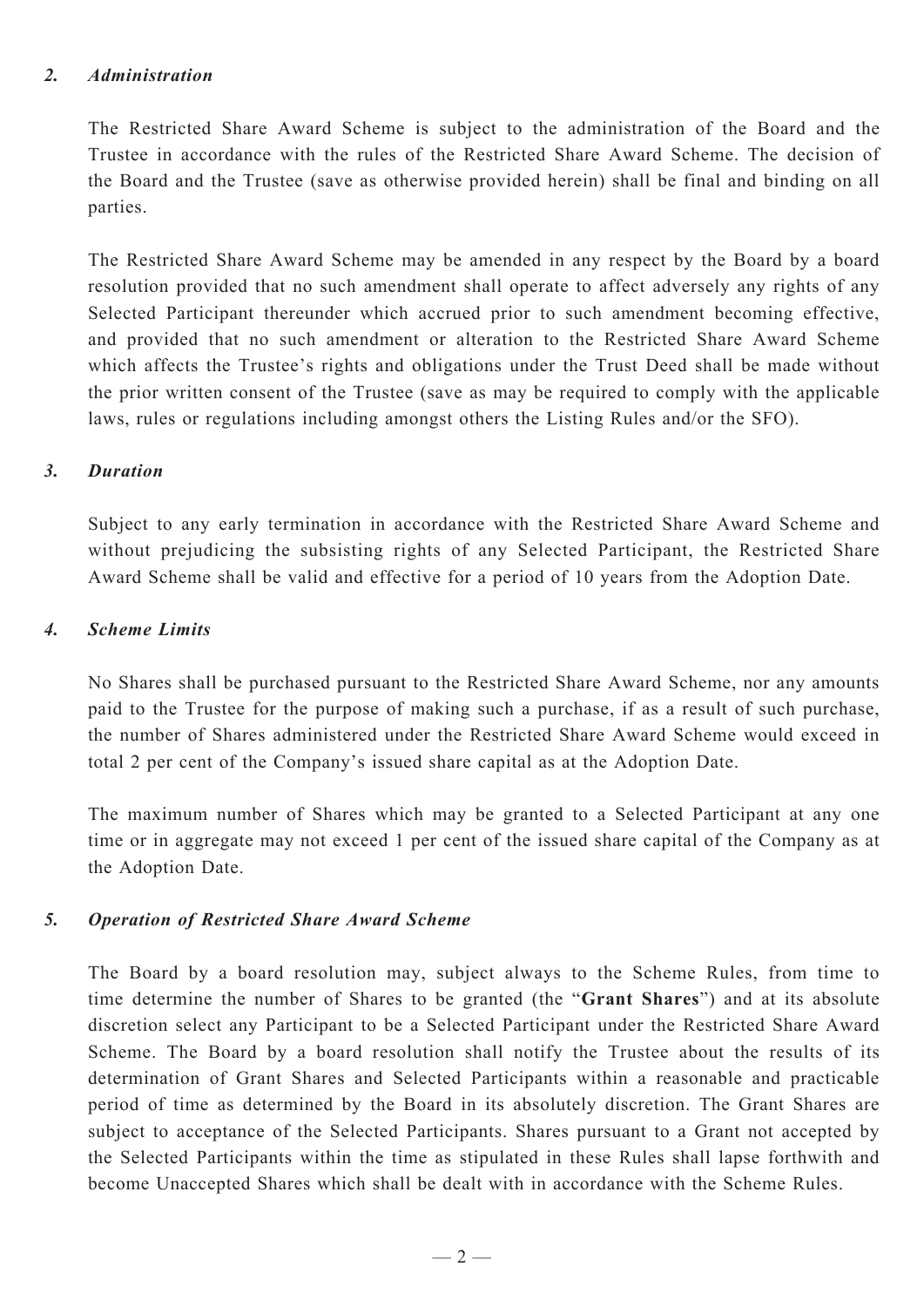In determining the number of Grant Shares to any Selected Participant, the Board shall take into consideration matters including, but without limitation to,

- (a) the present contribution and expected contribution of the relevant Selected Participant to the profits of the Group;
- (b) the general financial condition of the Group;
- (c) the Group's overall business objectives and future development plan; and
- (d) any other matter which the Board considers relevant.

Where any grant of Restricted Shares is proposed to be made to any Selected Participant who is a Director, such grant must first be approved by all the independent non-executive Directors.

After the Board has determined the number of Grant Shares and the Selected Participants, it shall notify the Trustee and the Selected Participants in writing on the proposed Grant Date. Upon receipt of the notification, the Selected Participants are required to confirm their acceptance by returning to the Board a notice of acceptance duly executed by them within 28 days after the Grant Date.

The Board it to cause to be paid to the Trustee the sum of the closing price of the Shares as at the Grant Date together with all related purchase expenses required for the completion of the purchase of all the Grant Shares (the "**Referable Amount**") from the Company's resources as soon as possible.

Within 20 business days (or such longer period as the Trustee and the Board may agree from time to time) of receiving the Referable Amount, the Trustee shall apply the same towards the purchase of the Shares on the Stock Exchange.

As soon as practicable after the Board or the Board Committee has determined the number of Award Shares and/or the Selected Participants, it shall notify the Trustee of (i) the name of each Selected Participant to whom such an Award has been made; (ii) the number of Shares to which each such Award related; and (iii) the date or dates on which each such Award is expected to vest.

If any Selected Participant fails to return the notice of acceptance at the stipulated time to the Board, the grant shall lapse forthwith and the Shares pursuant to the grant shall become Unaccepted Shares which shall be dealt with in accordance with the Restricted Share Award Scheme.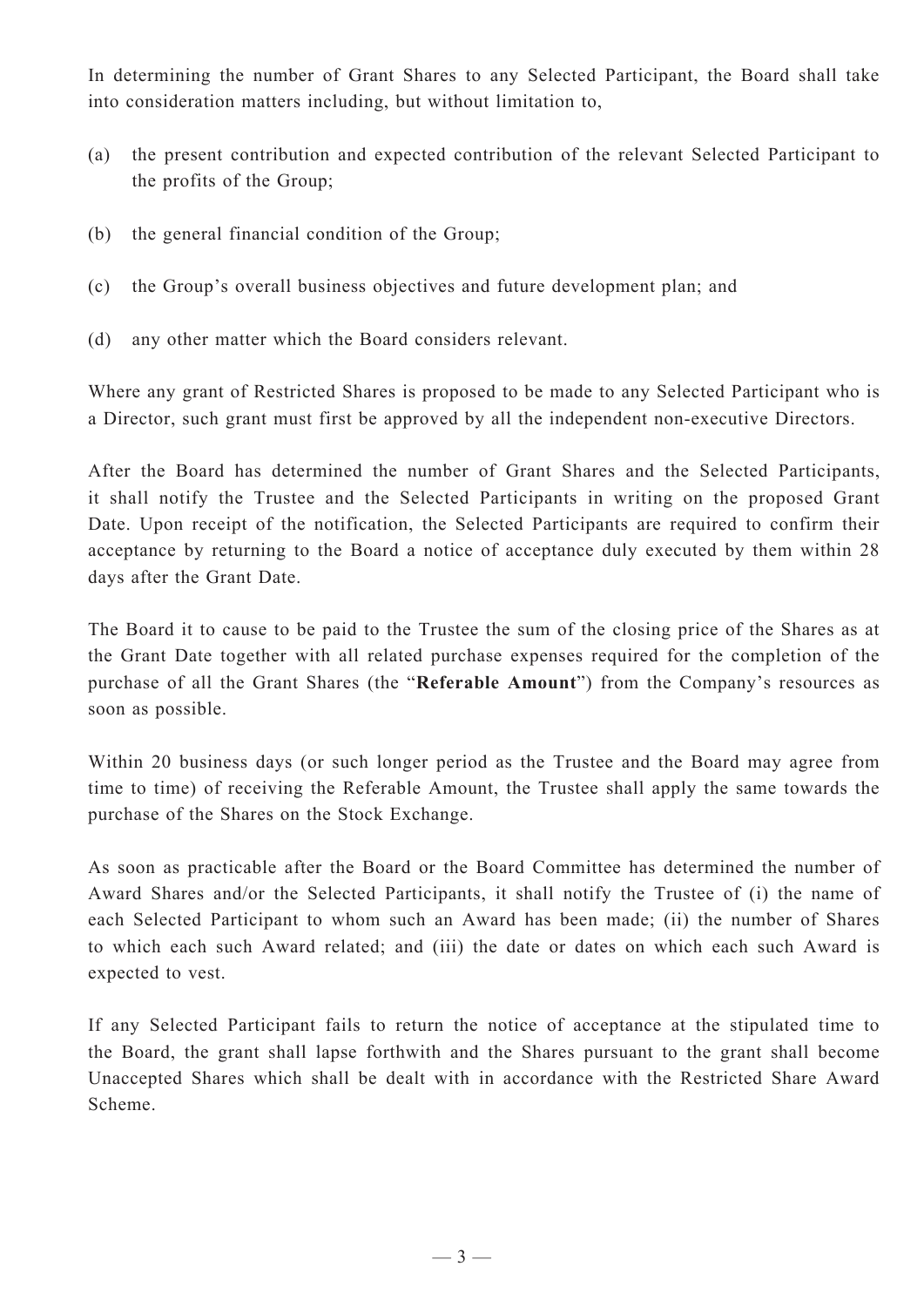#### **6. Vesting of Shares**

The vesting of the Shares is subject to the Selected Participant remaining at all times after the Grant Date and on the Vesting Date a Participant of the Company or any subsidiary.

Subject to the vesting conditions set out in the Restricted Share Award Scheme, any Share held by the Trustee on behalf of a Selected Participant pursuant to the Restricted Share Award Scheme would vest in such Selected Participant in accordance with the vesting schedule as determined by the Board from time to time.

The Board shall send to each Selected Participant a Vesting Notice thirty (30) days prior to each Vesting Date. Upon receipt of the Vesting Notice, each Selected Participant is required to return to the Board the reply slip (the "**Reply Slip**") attached to the Vesting Notice to confirm his/her securities account details for the purposes of effecting the transfer of the vested Shares to such Selected Participant by the Trustee. In the event that the Board does not receive the Reply Slip from a Selected Participant prior to the Vesting Date stated on the Vesting Notice, the Shares which would have otherwise vested in such Selected Participant will be automatically forfeited forthwith and become Unvested Shares for the purpose of the Restricted Share Award Scheme.

If an offer by way of takeover, merger, scheme of arrangement, share repurchase or otherwise is made to all the holders of Shares (or all such holders other than the offeror, any person controlled by the offeror and any person acting in association or concert with the offeror) resulting in a change in control of the Company, and such offer becomes or is declared unconditional prior to the vesting of Shares in the Selected Participant, then such Shares shall immediately vest on the date when such change in control event becomes or is declared unconditional and such date shall be deemed the vesting date.

#### **7. Rights of Selected Participants before vesting**

A Selected Participant shall not have any contingent interest in the Shares which are referable to him until such Shares have been vested in accordance with the Scheme Rules.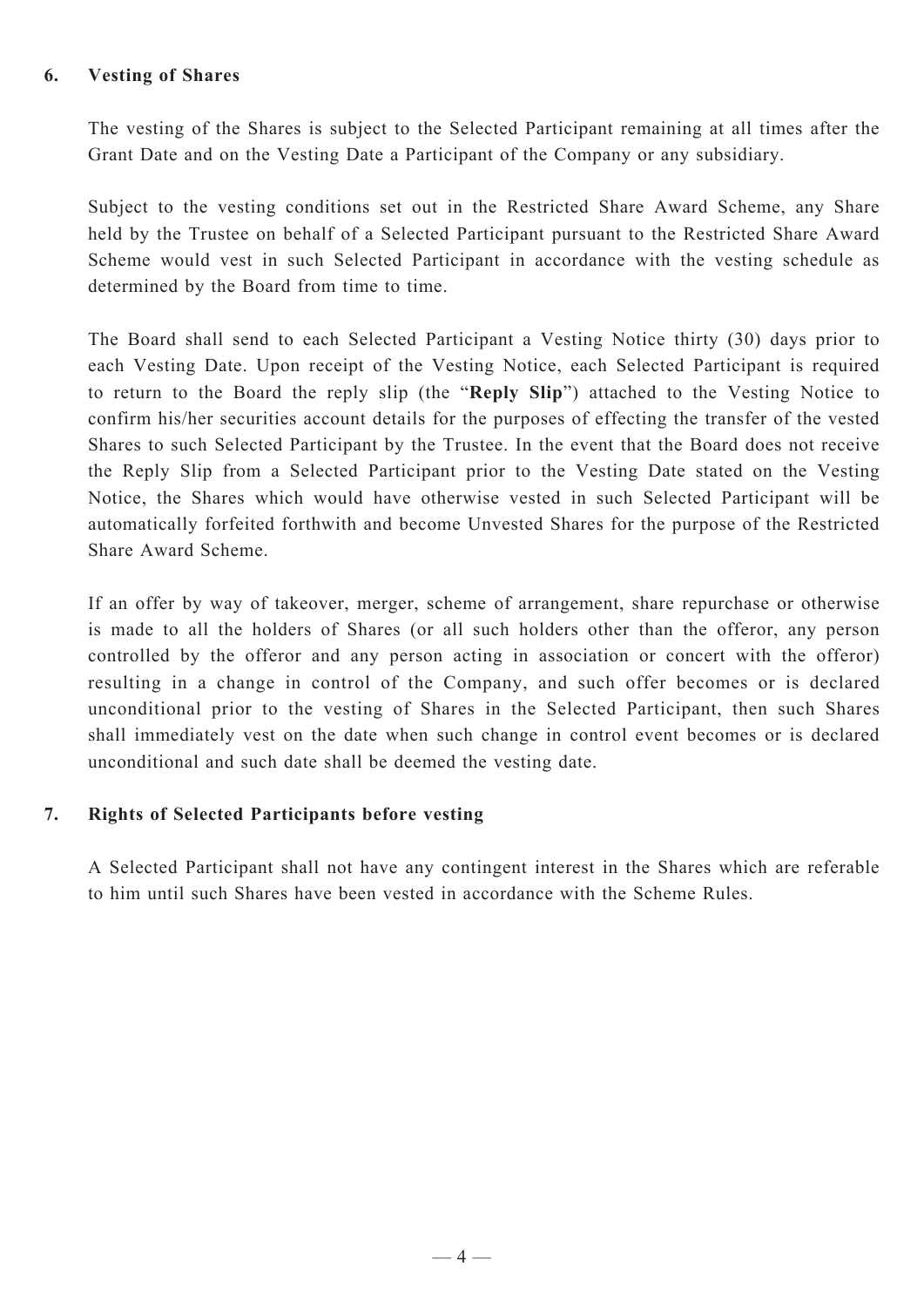## **8. Restrictions**

The Trustee shall not exercise any voting rights in respect of any Shares held under the Trust.

No grant shall be made to any Selected Participant:

- (a) after a price sensitive event in relation to the securities of the Company or event which constitutes inside information (as defined in Part XIVA of the SFO) ("**Inside Information**") of the Company has occurred, or a price sensitive matter in relation to the securities of the Company or Inside Information of the Company has been the subject of a decision, until such price sensitive information and/or Inside Information has been made public by announcement being published on the website of the Stock Exchange;
- (b) within the period commencing 60 days immediately preceding the earlier of: (i) the date of a meeting of the Board (as such date is first notified to the Stock Exchange) for the approval of the Company's annual results for any financial period; and (ii) the deadline for the Company to publish its annual results announcement for any financial period under the Listing Rules, and ending on the date of such announcement;
- (c) within the period commencing 30 days immediately preceding the earlier of: (i) the date of a meeting of the Board (as such date is first notified to the Stock Exchange) for the approval of the Company's interim or quarterly results for any financial period; and (ii) the deadline for the Company to publish its interim or quarterly results announcement for any financial period under the Listing Rules, and ending on the date of such announcement; or
- (d) in any circumstances which are prohibited under the applicable laws, rules and regulations which includes amongst others Listing Rules and/or SFO or where the requisite approval from any applicable regulatory authorities has not been granted.

#### *9. No Assignment of Shares*

Any grant made under the Restricted Share Award Scheme shall be personal to the Selected Participant to whom it is made and shall not be assignable. No Selected Participant shall in any way sell, transfer, charge, mortgage, encumber or create any interest in favour of any other person over or in relation to the Shares pursuant to such grant or the Unaccepted Shares, additional Shares or any of the Unvested Shares under the Restricted Share Award Scheme.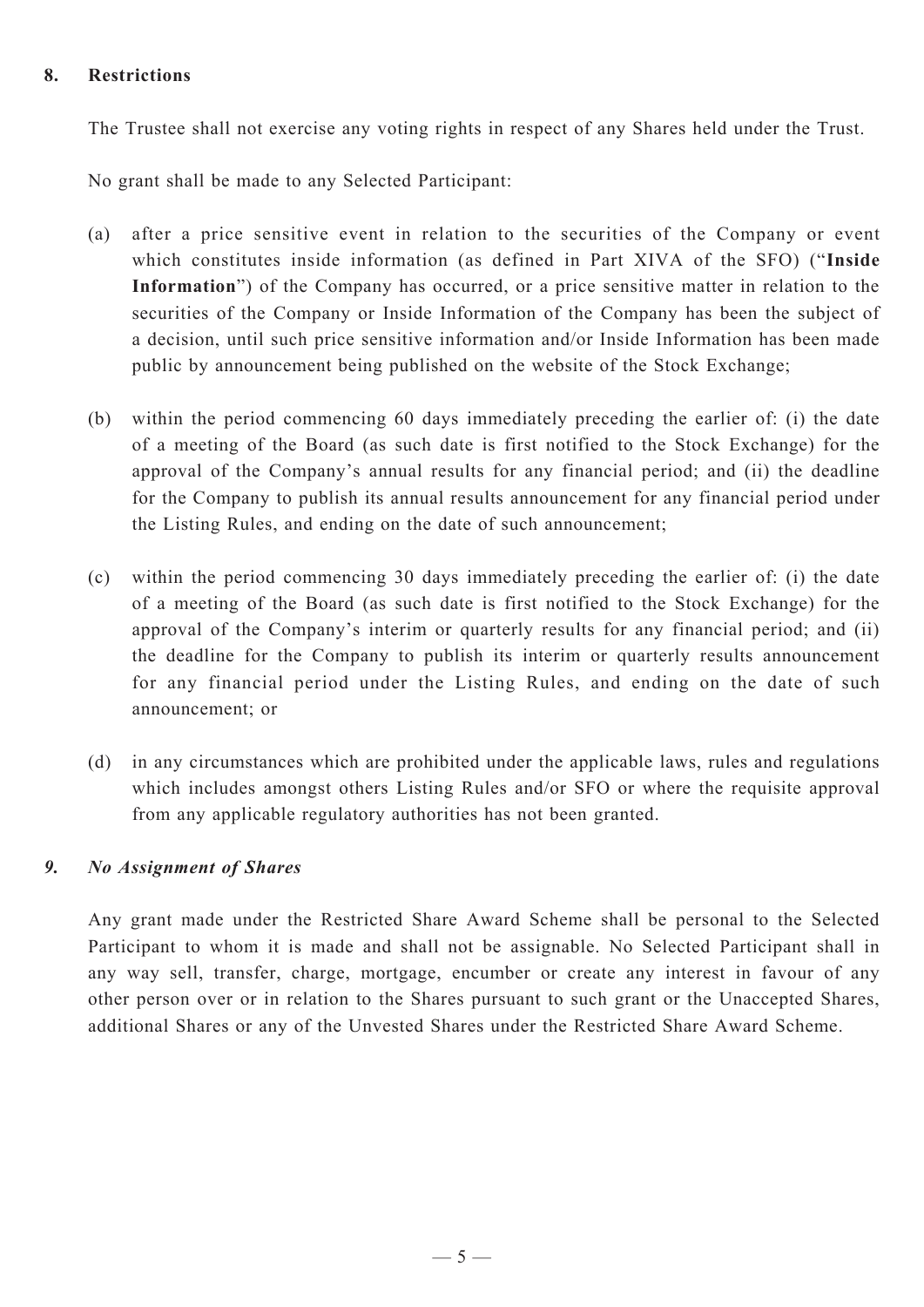## *10. Termination*

The Restricted Share Award Scheme shall commence on the Adoption Date and shall terminate:

- (a) upon expiry of the period of 10 years from the Adoption Date;
- (b) on the date of any change in control; or
- (c) on the date determined/resolved by the Board to terminate the Restricted Share Award Scheme pursuant to this Scheme Rules by board resolution; whichever is sooner (collectively "Scheme Period").

Any termination of the Restricted Share Award Scheme shall be without prejudice to any subsisting rights of any Selected Participant(s)

#### *11. Governing Law*

The Restricted Share Award Scheme and the Shares granted thereunder is governed by and construed in accordance with the laws of Hong Kong.

# **DEFINITIONS**

In this announcement, unless the context otherwise requires, the following words and expressions have the meanings ascribed to them below:

| "Adoption Date"       | the date on which the Restricted Share Award Scheme is adopted by the<br>Board, being 27 December 2018                                           |
|-----------------------|--------------------------------------------------------------------------------------------------------------------------------------------------|
| "Board"               | the board of Directors                                                                                                                           |
| "business day"        | a day on which banks in Hong Kong are open for normal banking business<br>(excluding Saturdays, Sundays and public holidays)                     |
| "connected person(s)" | has the meaning ascribed to it under the Listing Rules                                                                                           |
| "Company"             | SSY Group Limited, a company incorporated in the Cayman Islands with<br>limited liability, the shares of which are listed on the Stock Exchange; |
| "Director(s)"         | the board of Directors of the Company                                                                                                            |
| "Grant Date"          | the date on which the Share is, was or is to be granted                                                                                          |
| "Hong Kong"           | the Hong Kong Special Administrative Region of the People's Republic of<br>China                                                                 |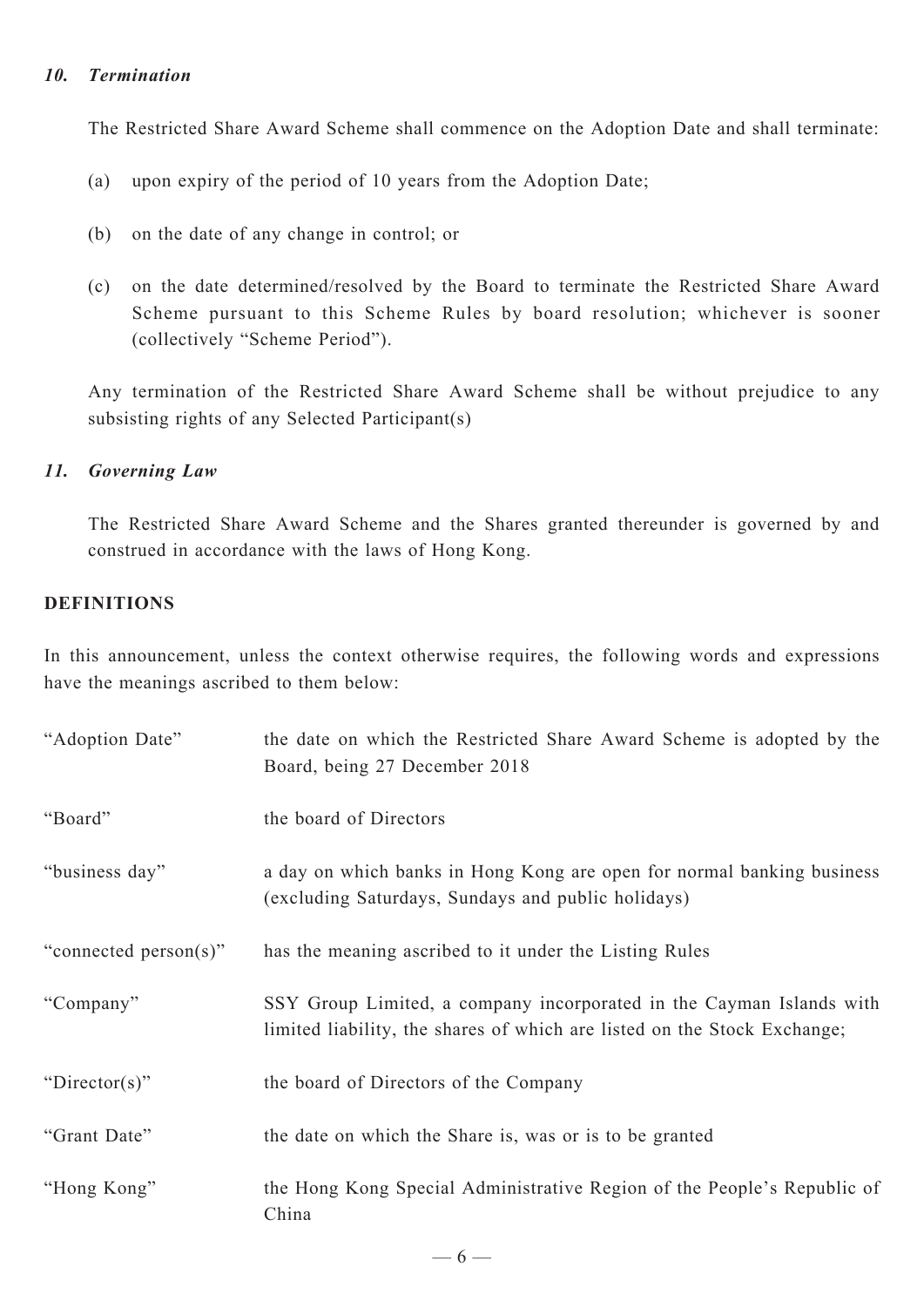| "HK\$"                 | Hong Kong dollar(s), the lawful currency of Hong Kong                                                                                                                                                  |
|------------------------|--------------------------------------------------------------------------------------------------------------------------------------------------------------------------------------------------------|
| "Listing Rules"        | the Rules Governing the Listing of Securities on The Stock Exchange of<br>Hong Kong Limited                                                                                                            |
| "Participant"          | any individual being an executive director, employee, officer of the<br>Company or any subsidiary                                                                                                      |
| Scheme"                | "Restricted Share Award the share award scheme adopted by the Board on the Adoption Date as<br>may be amended from time to time                                                                        |
| "Scheme Rules"         | the rules stipulated under the Restricted Share Award Scheme                                                                                                                                           |
| "Selected Participant" | any Participant selected by the Board in accordance with the terms of and<br>entitled to receive a Grant under the Restricted Share Award Scheme                                                       |
| "SFO"                  | Securities and Futures Ordinance (Cap. 571 of the Laws of Hong Kong)                                                                                                                                   |
| "Shares"               | share(s) with a par value of $HK$0.02$ each (or such other nominal amount<br>as shall result from a sub-division or a consolidation of such shares from<br>time to time) in the capital of the Company |
| "Stock Exchange"       | The Stock Exchange of Hong Kong Limited                                                                                                                                                                |
| "subsidiary"           | has the meaning ascribed to it in the Companies Ordinance (Cap. 622 of<br>the Laws of Hong Kong)                                                                                                       |
| "Trust"                | the trust from which Shares may be granted to a Selected Participant<br>pursuant to the Restricted Share Award Scheme                                                                                  |
| "Trustee"              | professional trustee (which is independent of and not connected with the<br>Company) to be appointed by the Company for the administration of the<br>Restricted Share Award Scheme                     |
| "Unaccepted Shares"    | such Shares granted which are not accepted by the Selected Participants<br>within 28 days after the Grant Date and have been or will be dealt with in<br>accordance with the Scheme Rules              |
| "Unvested Shares"      | such Shares which do not vest in the Selected Participants and have<br>been or will be forfeited in accordance with the Restricted Share Award<br>Scheme                                               |